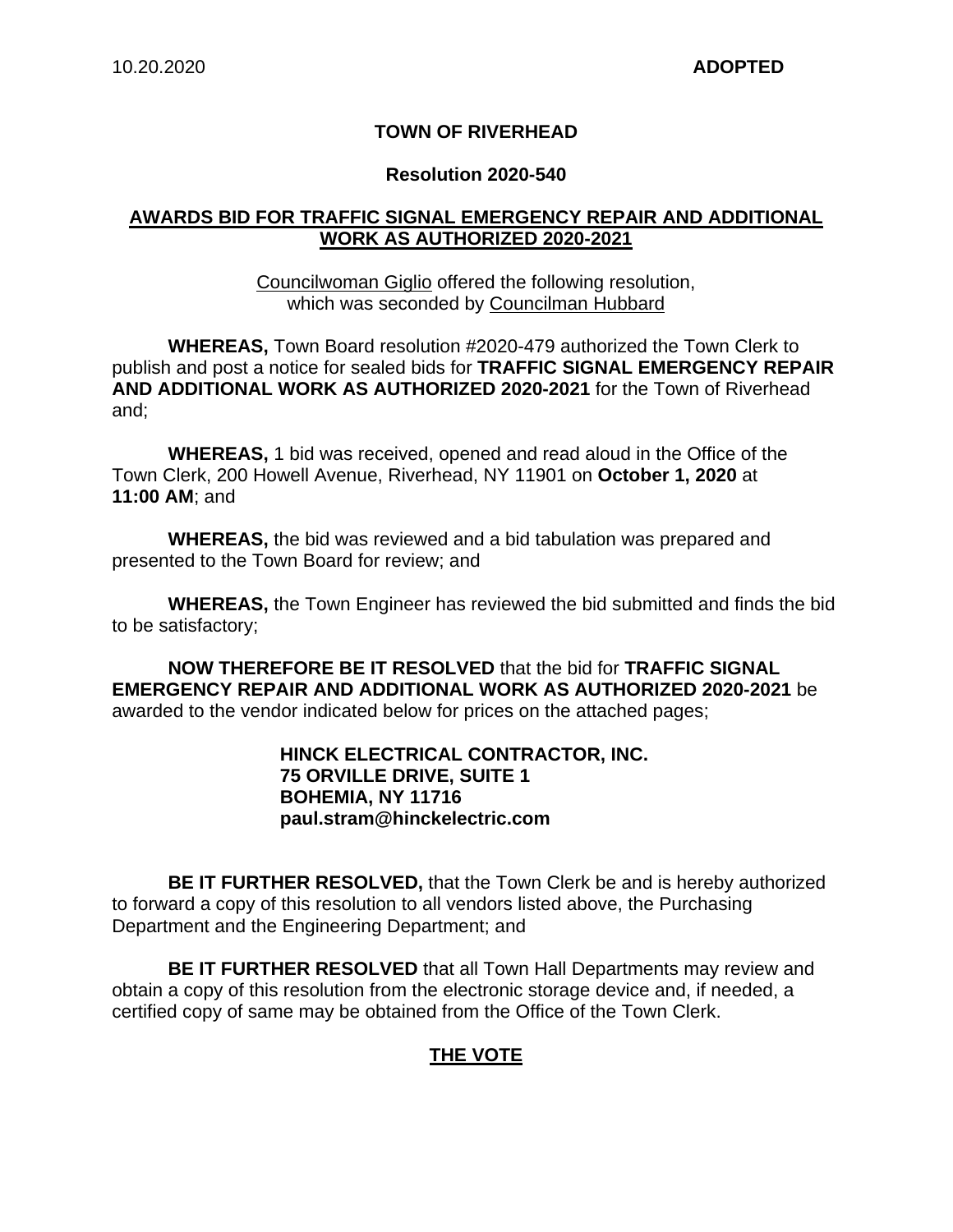| <b>RESULT:</b> | <b>ADOPTED [UNANIMOUS]</b>                 |
|----------------|--------------------------------------------|
| <b>MOVER:</b>  | Jodi Giglio, Councilwoman                  |
|                | <b>SECONDER:</b> Tim Hubbard, Councilman   |
| AYES:          | Aguiar, Giglio, Hubbard, Kent, Beyrodt Jr. |